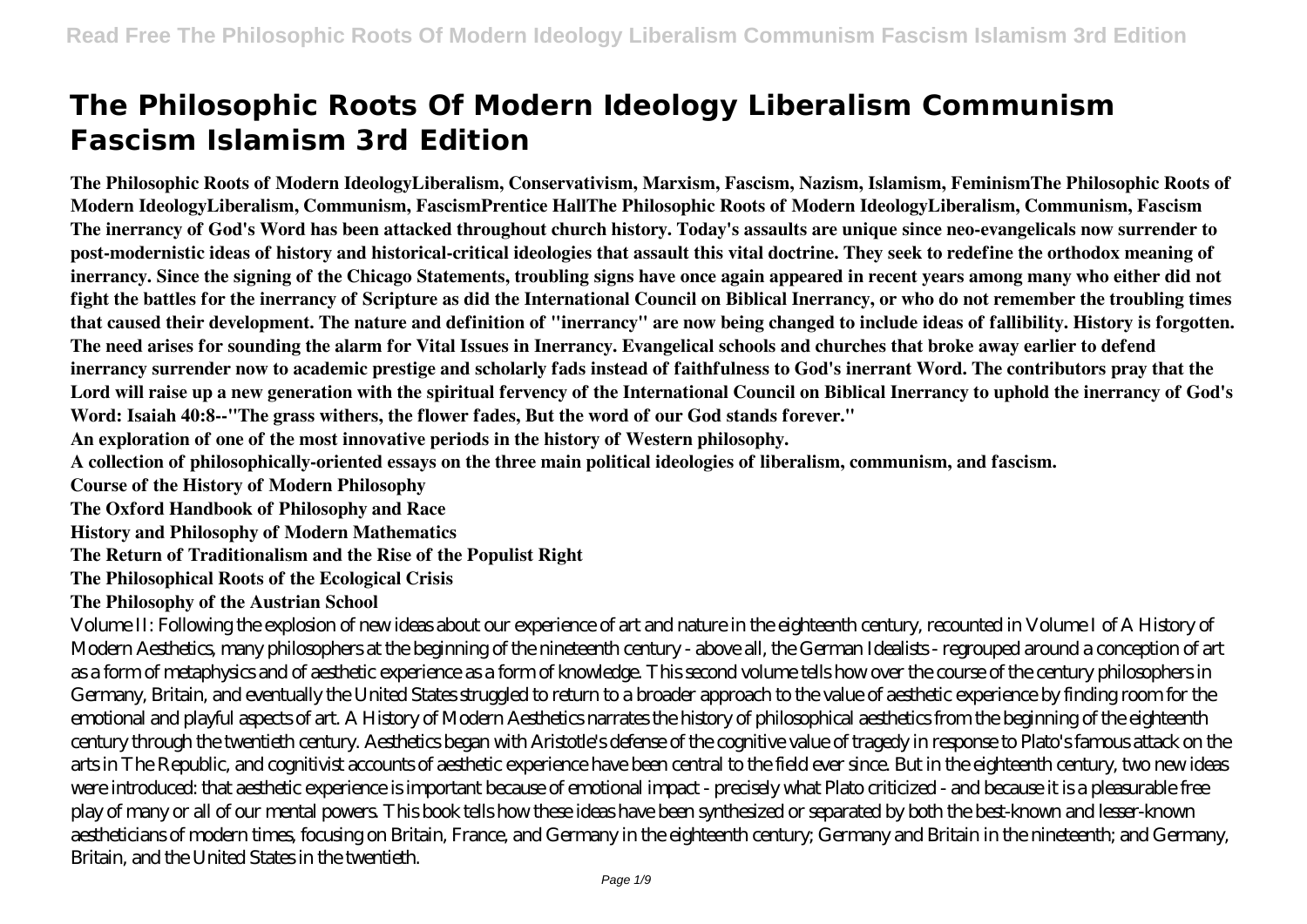The Austrian School has made some of the most significant contributions to the social sciences in recent times but attempts to understand it have remained locked in a polemical frame. In contrast, The Philosphy of the Austrian School presents a philosophically grounded account of the School's methodological, political and economic ideas. Whilst acknowledging important differences between the key figures in the School - Menger, Mises, and Hayek - Raimondo Cubeddu finds that they also have significant things in common. Paramount amongst these are theories of subjective value and notions of spontaneous order, both of which rest on theories of seminal avenues of research in the social sciences and a major reformulation of liberal ideology. Here, for the first time, is a single volume in English that contains all the important historical essays Edgar Zilsel (1891-1944) published during WWII on the emergence of modern science. It also contains one previously unpublished essay and an extended version of an essay published earlier. This volume is unique in its well-articulated social perspective on the origins of modern science and is of major interest to students in early modern social history/history of science, professional philosophers, historians, and sociologists of science.

Constantly revised and refined over three decades, Rawls's lectures on various historical figures reflect his developing and changing views on the history of liberalism and democracy. With its careful analyses of the doctrine of the social contract, utilitarianism, and socialism, this volume has a critical place in the traditions it expounds.

From Its Historical and Philosophical Roots to the Modern Face

An Alternative History of Philosophy

A Novel Assessment

Collectors Edition

The History of Philosophy

#### A Short History of Modern Philosophy

Sir Anthony Kenny's engaging new history of Western philosophy now advances into the modern era. The Rise of M Philosophy is the fascinating story of the emergence, from the early sixteenth to the early nineteenth century, of great ideas intellectual systems that shaped modern thought. Kenny introduces us to some of the world's most original and influ thinkers, and shows us the way to an understanding of their famous works. The thinkers we meet include René Des traditionally seen as the founder of modern philosophy; the great British philosophers Hobbes, Locke, and Hume; and the tow figure of Immanuel Kant, who perhaps more than any other made philosophy what it is today. In the first three chapters Ken the story chronologically: his lively accessible narrative brings the philosophers to life and fills in the historical and intell background to their work. It is ideal as the first thing to read for someone new to the history of modern philosophy. In the chapters that follow Kenny looks closely at each of the main areas of philosophical exploration in this period: knowled understanding; the nature of the physical universe; metaphysics (the most fundamental questions there are about existence and soul; the nature and content of morality; political philosophy; and God. A selection of intriguing and beautiful illustrations a vivid evocation of the human and social side of philosophy. Anyone who is interested in how our understanding of ourselv our world developed will find this a book a pleasure to re

A History of Modern Political Thought in East Central Europe, Volume II Part II examines the defeat of the vision of 'socialism human face' in 1968 and the political discourses produced by the various 'consolidation' or 'normalization' regimes. It close pertinent questions about the fragility of the democratic order globally.<br>Page 2/9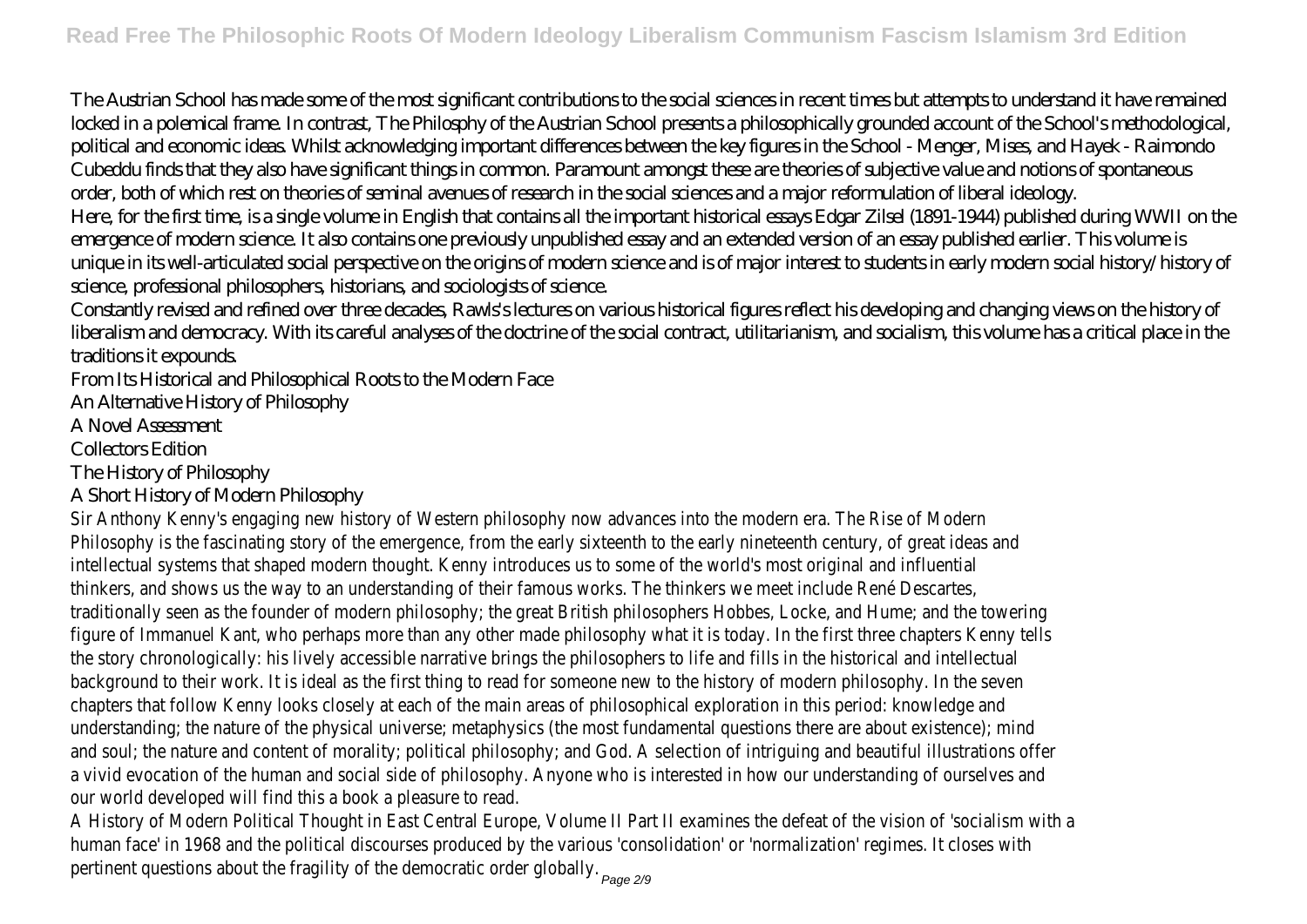In a single volume, this anthology provides the major texts of the most studied figures in the history of early modern philosophy. Biographies of each of the philosophers precede the reading

The Philosophical Roots of the Ecological Crisis: Descartes and the Modern Worldview traces the conceptual sources present environmental degradation within the worldview of Modernity, and particularly within the thought of René Des universally acclaimed as the father of modern philosophy. The book demonstrates how the triple foundations of the M worldview – in terms of an exaggerated anthropocentrism, a mechanistic conception of the natural world, and the metap dualism between humanity and the rest of the physical world – can all be largely traced back to Cartesian thought, with ecological consequences.

The Philosophy of History

A Dialoque in the History of Political Philosop

End of History and the Last Ma

The Cambridge Companion to Early Modern Philosop

Liberalism, Communism, Fascism

Now in a special gift edition, and featuring a brand new foreword by Anthony Gottlieb, the dazzlingly unique exploration of the works of significant philosophers throughout the age definitive must-have title that deserves a revered place on every book

One of the great classics of Western thought develops concept that history is not chanded rational process, operating according to the laws of evolution, and embodying the s freedom.

Reproduction of the original: History of Modern Philosophy by A.W

F. W. J. Schelling's On the History of Modern Philosophy surveys philosophy from Descartes to the History of Modern Philosophy and the Mescartes to the Mescartes to the History of Mescartes to the Mescare to the Mescartes

German Idealism and shows why the Idealist project is ultimately doomed to failure.

A History of Modern Aesthetics: Volume 2, The Nineteenth Century

History of Modern Philosopl

Postwar Liberalism and the Remaking of Political Philosophy

Humanism and Platonism in the Italian Renaissance: Huma

War for Eternit

A Dark History of Modern Philosop

**'A cerebrally enjoyable survey, written with great clarity and touches of wit . . . The nonwestern section throws up some fascinating revelations' Sunday Times The story of philosophy is an epic tale: an exploration of the ideas, views and teachings of some of the most creative**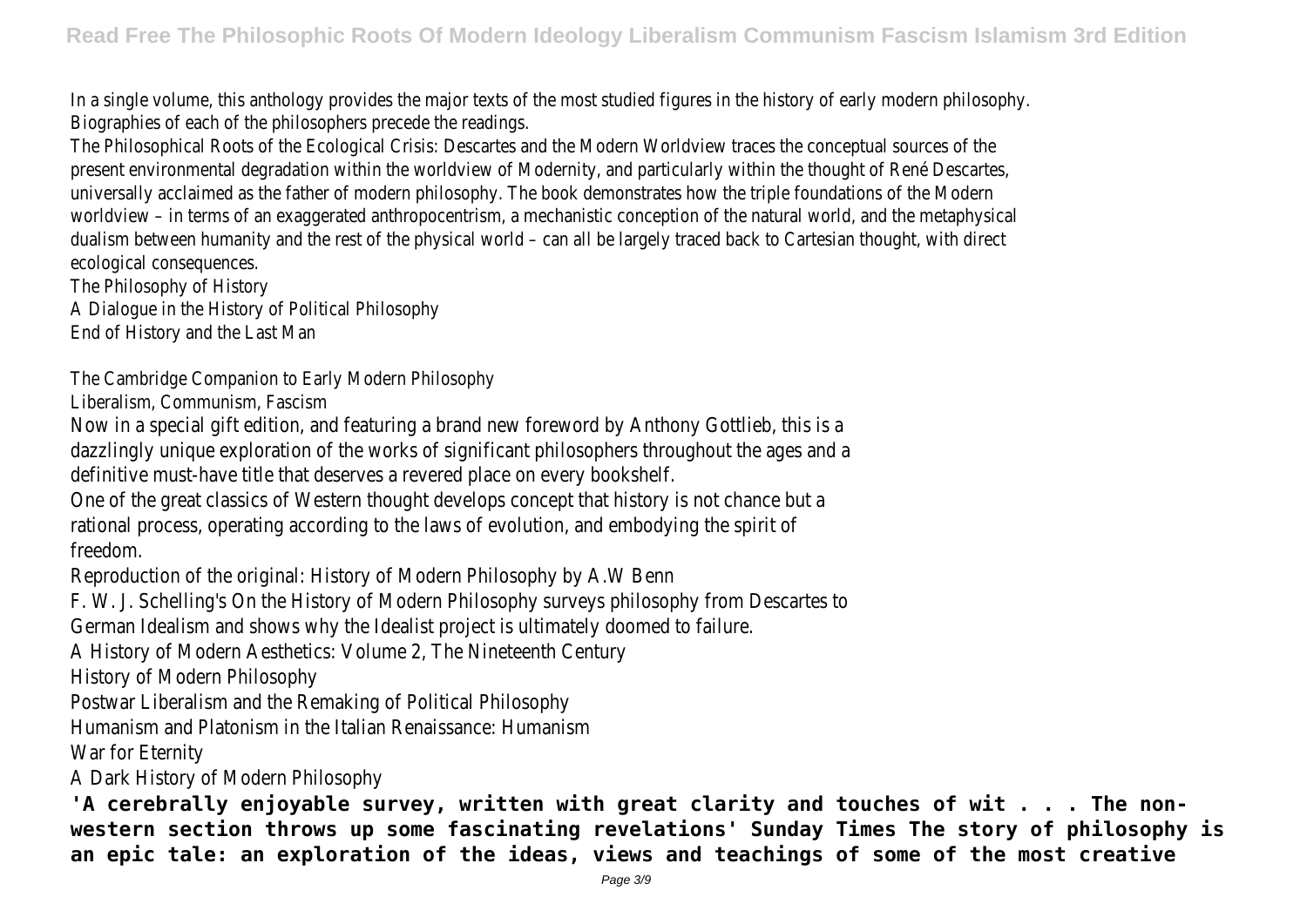**minds known to humanity. But there has been no comprehensive and entertaining, single-volume history of this great intellectual journey since 1945. With his characteristic clarity and elegance A. C. Grayling takes the reader from the world-views and moralities before the age of the Buddha, Confucius and Socrates, through Christianity's dominance of the European mind to the Renaissance and Enlightenment, and on to Mill, Nietzsche, Sartre, and philosophy today. And, since the story of philosophy is incomplete without mention of the great philosophical traditions of India, China and the Persian-Arabic world, he gives a comparative survey of them too. Intelligible for students and eye-opening for philosophy readers, he covers epistemology, metaphysics, ethics, aesthetics, logic, the philosophy of mind, the philosophy of language, political philosophy and the history of debates in these areas of enquiry, through the ideas of the celebrated philosophers as well as less well-known influential thinkers. He also asks what we have learnt from this body of thought, and what progress is still to be made. The first authoritative and accessible single-volume history of philosophy for decades, remarkable for its range and clarity, this is a landmark work.**

**The character of this work is perhaps sufficently indicated by its title. However it must be noted that the term "philosophy" is not used so strictly as to exclude material from other disciplines connected with philosophy or helpful to it and to an unders History and Philosophy of Modern Mathematics was first published in 1988. Minnesota Archive Editions uses digital technology to make long-unavailable books once again accessible, and are published unaltered from the original University of Minnesota Press editions. The fourteen essays in this volume build on the pioneering effort of Garrett Birkhoff, professor of mathematics at Harvard University, who in 1974 organized a conference of mathematicians and historians of modern mathematics to examine how the two disciplines approach the history of mathematics. In History and Philosophy of Modern Mathematics, William Aspray and Philip Kitcher bring together distinguished scholars from mathematics, history, and philosophy to assess the current state of the field. Their essays, which grow out of a 1985 conference at the University of Minnesota, develop the basic premise that mathematical thought needs to be studied from an interdisciplinary perspective. The opening essays study issues arising within logic and the foundations of mathematics, a traditional area of interest to historians and philosophers. The second section examines issues in the history of mathematics within the framework of established historical periods and questions. Next come case studies that illustrate the power**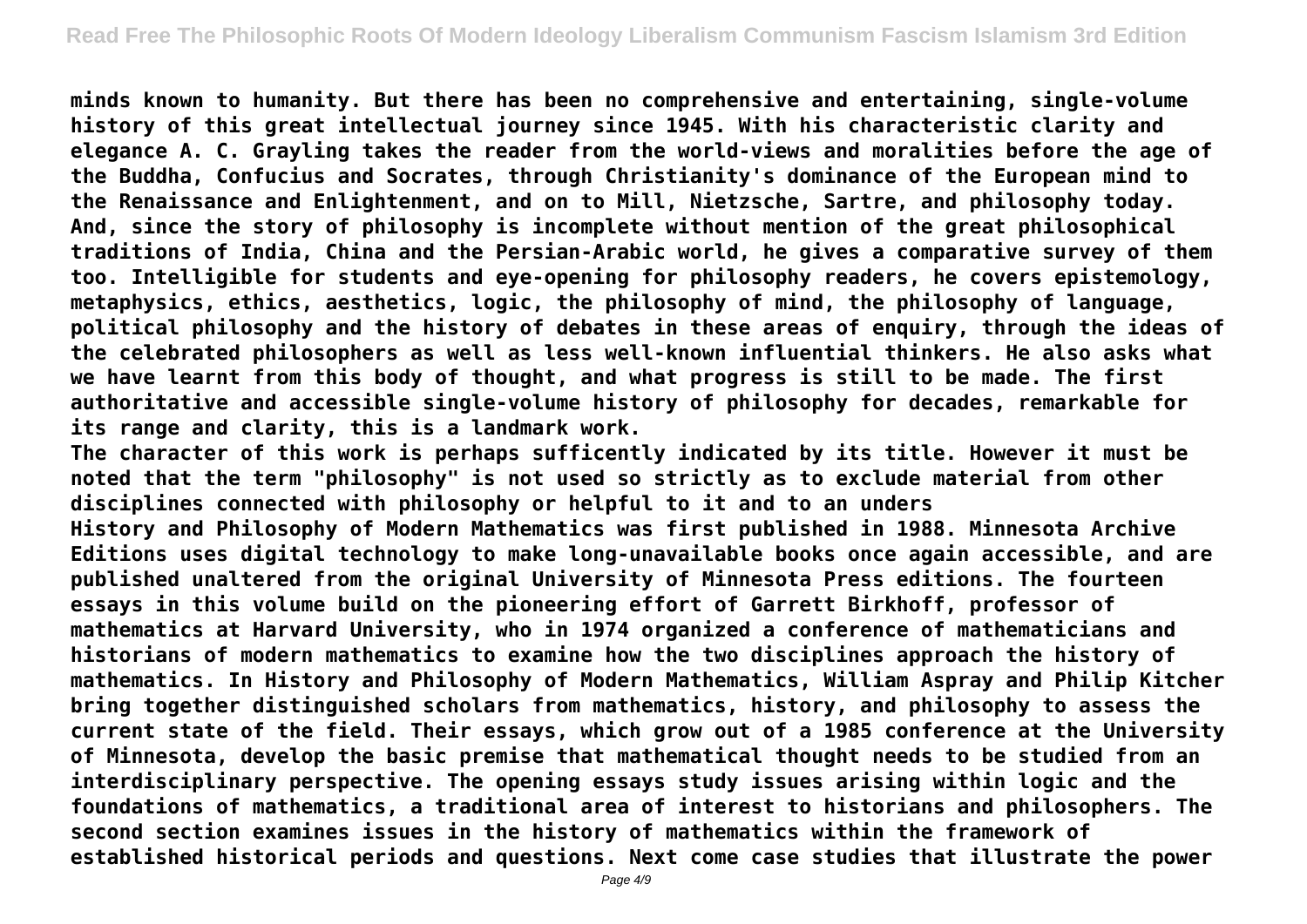**of an interdisciplinary approach to the study of mathematics. The collection closes with a look at mathematics from a sociohistorical perspective, including the way institutions affect what constitutes mathematical knowledge.**

**Ever since its first publication in 1992, The End of History and the Last Man has provoked controversy and debate. Francis Fukuyama's prescient analysis of religious fundamentalism, politics, scientific progress, ethical codes, and war is as essential for a world fighting fundamentalist terrorists as it was for the end of the Cold War. Now updated with a new afterword, The End of History and the Last Man is a modern classic.**

**Descartes and the Modern Worldview**

**A New History of Western Philosophy, Volume 3**

**The Philosophy of Ernst Cassirer**

## **Psychiatry**

#### **Modern Women Philosophers, 1600–1900 Idolizing the Idea**

This volume brings Cassirer's work into the arena of contemporary debates both within and out philosophy. All articles offer a fresh and contemporary look at one of the most prolific and im philosophers of the 20th century. The papers are authored by a wide array of scholars wo different areas, such as epistemology, philosophy of culture, sociology, psychopathology, philos science and aesthetic

A bold new history of postwar political philosophy and of how John Rawls transformed modern lil In the Shadow of Justice tells the story of how liberal political philosophy was transformed second half of the twentieth century under the influence of John Rawls. In this first-ever hist contemporary liberal theory, Katrina Forrester shows how liberal egalitarianism—a set of idea justice, equality, obligation, and the state—became dominant, and traces its emergence from political and ideological context of the postwar United States and Britain. In the aftermath civil rights movement and the Vietnam War, political philosophers extended, developed, and re liberalism as they responded to challenges and alternatives on the left and right—from the International Economic Order to the rise of the New Right. These thinkers remade political philos ways that influenced both liberal theory and its critics. Recasting the history of late twe century political thought, In the Shadow of Justice offers a rigorous look at liberalism's ambiti limits.

Ever since Plato made the case for the primacy of ideas over names, philosophy has tended to elevate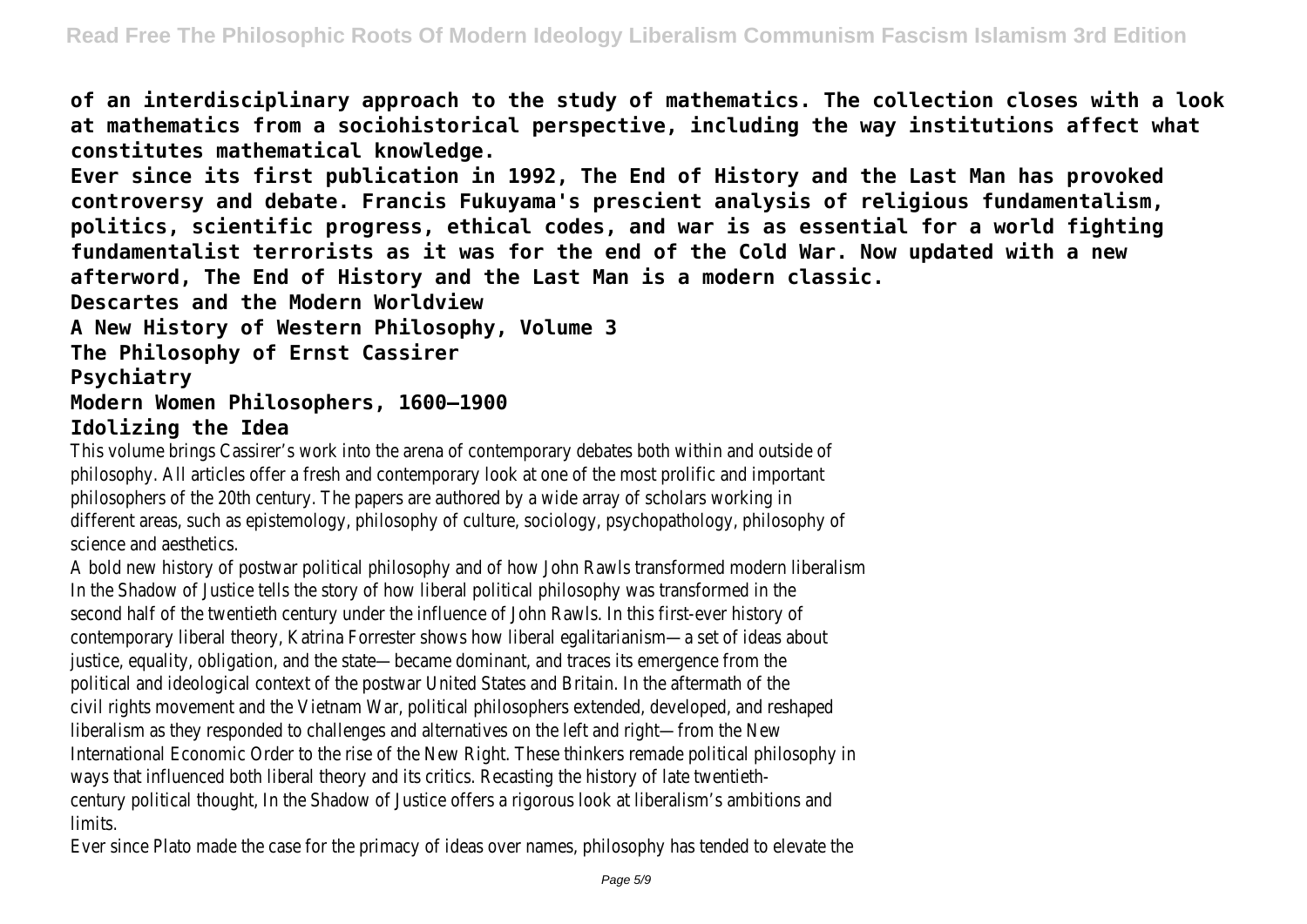primacy of its ideas over the more common understanding and insights that are circulated in the drawn upon by the community. Commencing with a critique of Plato's original philosophical decay Cristaudo takes up the argument put forward by Thomas Reid that modern philosophy has generally continued along the 'way of ideas' to its own detriment. His argument identifies the major paradigmatic developments in modern philosophy commencing from the new metaphysics pioneered by Descartes the analytic tradition and the anti-domination philosophies which now dominate social and thought. Along the way he argues that the paradigmatic shifts and break-downs that have occ modern philosophy are due to being beholden to an inadequate sovereign idea, or small cluster of which contribute to the occlusion of important philosophical questions. In addition to chap Descartes, and the analytic tradition and anti-domination philosophies, his critical history of philosophy explores the core ideas of Locke, Berkeley, Malebranche, Locke, Hume, Reid, Kant Hegel, Schelling, Marx, Kierkegaard, Schopenhauer, Nietzsche, Husserl and Heidegger. The commor uniting these disparate philosophies is what Cristaudo calls 'ideaism' (sic.). Rather than expand reasoning capacity, 'ideaism' contributes to philosophers imposing dictatorial principles or mode ultimately occlude and distort our understanding of our participative role within reality. Drawing thinkers such as Pascal, Vico, Hamann, Herder, Franz Rosenzweig, Martin Buber and Eugen Rosensock Cristaudo advances his argument by drawing upon the importance of encounter, dialogue, and philosophical anthropological and open approach to philoso

Whether expressed in theological or secular terms, evil poses a problem about the w intelligibility. It confronts philosophy with fundamental questions: Can there be meaning in a where innocents suffer? Can belief in divine power or human progress survive a cataloging of evil profound or banal? Neiman argues that these questions impelled modern philosophy. Tra philosophers from Leibniz to Hegel sought to defend the Creator of a world containing evil. Ine their efforts--combined with those of more literary figures like Pope, Voltaire, and the Mar Sade--eroded belief in God's benevolence, power, and relevance, until Nietzsche claimed He had murdered. They also yielded the distinction between natural and moral evil that we now take for Neiman turns to consider philosophy's response to the Holocaust as a final moral evil, concluding Neiman turns to consider philosophy's response to the Holocaust as a final moral evil, concluding two basic stances run through modern thought. One, from Rousseau to Arendt, insists that in demands we make evil intelligible. The other, from Voltaire to Adorno, insists that morality d that we don't.

Vital Issues in the Inerrancy Debate The Philosophy of John Lock On the History of Modern Philosop The Social Origins of Modern Scien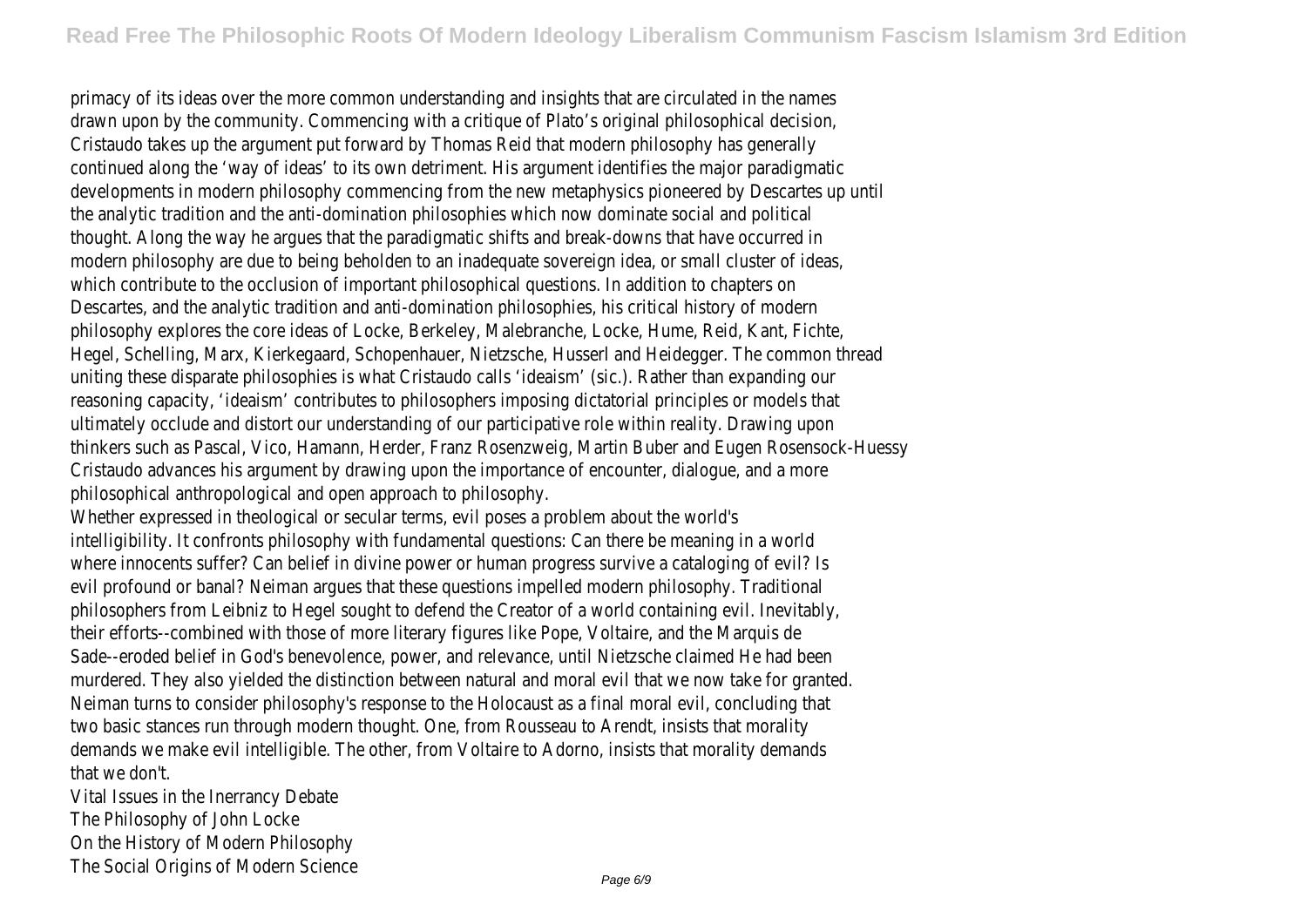# Liberalism, Communism, Fascism, Islami From Descartes to Wittgenste

A Short History of Modern Philosophy is a lucid, challenging and up-to-date survey of the philosophers and philosophies from the founding father of modern philosophy, René Descartes, to the most important and famous philosopher of the twentieth century, Ludwig Wittgenstein. Roger Scruton has been widely praised for his success in making the history of modern philosophy cogent and intelligible to anyone wishing to understand this fascinating subject. In this new edition, he has responded to the explosion of interest in the history of philosophy by substantially rewriting the book, taking account of recent debates and scholarship.

This collection of new essays on John Locke's philosophy provides the most up-to-date entrée into the exciting developments taking place in the study of one of the most important contributors to modern thought. Covering Locke's natural philosophy, his political and moral thought and his philosophy of religion, this book brings together the pioneering work of some of the world's leading Locke scholars.

The Oxford Handbook of Philosophy and Race provides-up- to-date explanation and analyses by leading scholars in African American philosophy and philosophy of race. Fifty-one original essays cover major topics from intellectual history to contemporary social controversies in this emerging philosophical subfield that supports demographic inclusion and emphasizes cultural relevance.

For undergraduate courses in Political Theory, Modern Political Thought, Introduction to Political Science, and Political Ideologies. A collection of philosophically oriented essays on the four main political ideologies of liberalism, communism, fascism, and Islamism, this text provides an overview for students who have little or no knowledge of the basic political idea systems of modern times. It offers textual analysis of some of the major political thinkers of the modern age: Hobbes, Locke, Burke, Jefferson, Madison, Rousseau, Marx, Lenin, Gorbachev, Hitler, Mussolini, Khomeini, and more. These discussions will give students a better understanding of the conflicts and actions of groups and individuals who see the world through different ideological lenses. Evil in Modern Thought

A Critical History of Modern Philosophy

Central Readings in the History of Modern Philosophy

The Modern Schoolman

History of Western Philosophy

Liberalism, Conservativism, Marxism, Fascism, Nazism, Islamism, Feminism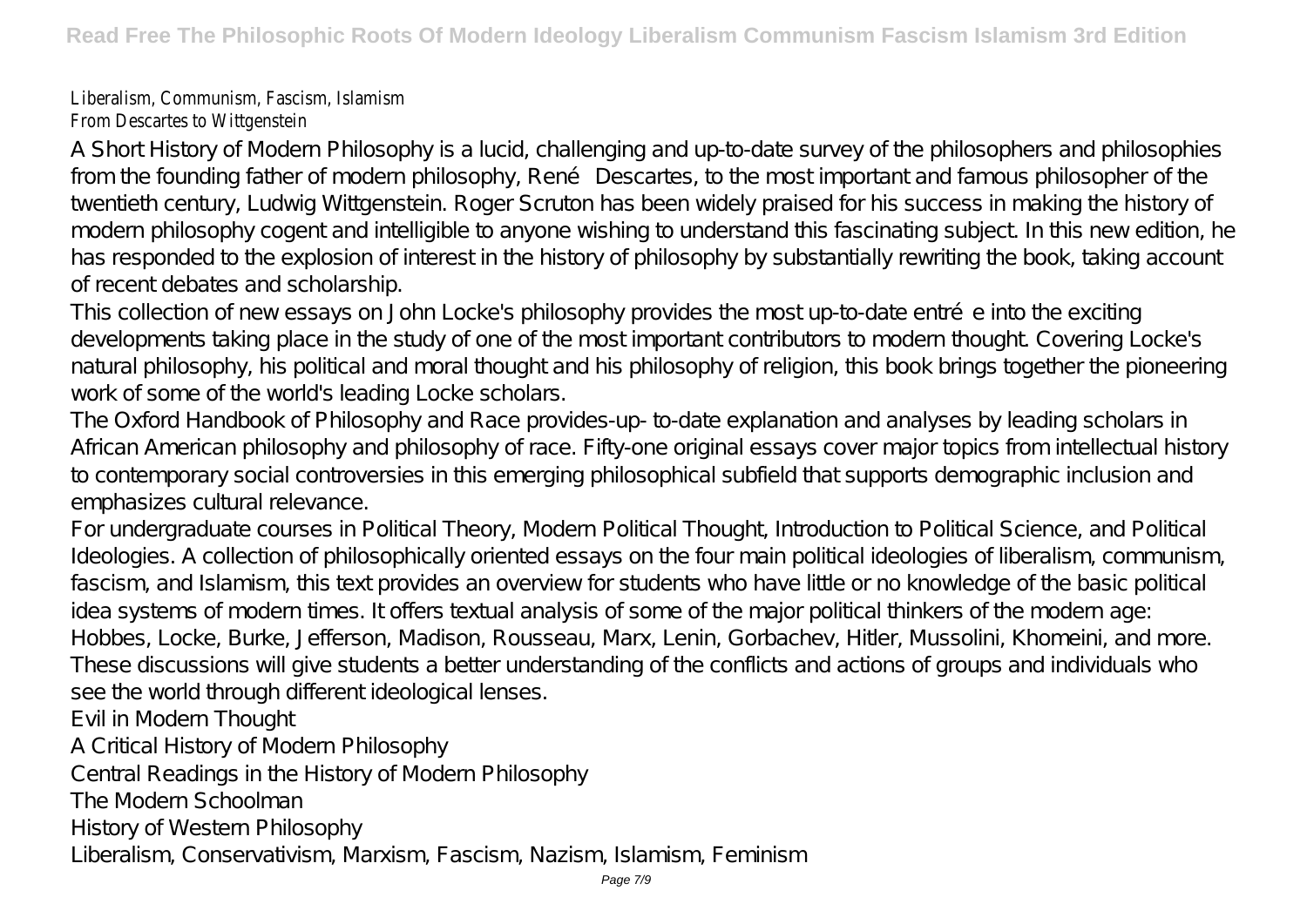*History doesn't have to mean only an effort to know the past. It can be instead, according to Kierkegaard, a willful and personal choice regarding the creation of the future. Kierkegaard offers us an amazing new approach to the problem of what is history and who makes it. "The Philosophical Roots of the Ecological Crisis: Descartes and the Modern Worldview traces the conceptual sources of the present environmental degradation within the worldview of Modernity, and particularly within the thought of Ren� Descartes, universally acclaimed as the father of modern philosophy. The book demonstrates how the triple foundations of the Modern worldview in terms of an exaggerated anthropocentrism, a mechanistic conception of the natural world, and the metaphysical dualism between humanity and the rest of the physical world can all be largely traced back to Cartesian thought, with direct ecological consequences."*

*Civil Religion offers philosophical commentaries on more than twenty thinkers stretching from the sixteenth to the twentieth century. It examines four important traditions within the history of modern political philosophy. The civil religion tradition, principally defined by Machiavelli, Hobbes and Rousseau, seeks to domesticate religion by putting it solidly in the service of politics. The liberal tradition pursues an alternative strategy of domestication by seeking to put as much distance as possible between religion and politics. Modern theocracy is a militant reaction against liberalism, reversing the relationship of subordination asserted by civil religion. Finally, a fourth tradition is defined by Nietzsche and Heidegger. Aspects of their thought are not just modern, but hyper-modern, yet they manifest an often-hysterical reaction against liberalism that is fundamentally shared with the theocratic tradition. Together, these four traditions compose a vital dialogue that carries us to the heart of political philosophy itself.*

*'Insightful and immersive' Sunday Times 'An intellectual non-fiction thriller' Financial Times A riveting exposé of the hidden philosophical movement that drives the populist right around the world Steve Bannon in the United States. Aleksandr Dugin in Russia. Olavo de Carvalho in Brazil. All rising to positions of power in the past decade. All affiliated with an obscure philosophical movement called Traditionalism. Since its birth in the early 20th century, Traditionalism has defined itself against modernity and Enlightenment values. Traditionalist thinkers celebrated hierarchy, denounced the idea of progress, and regarded liberal secularism, capitalism, and communism as aligned forces working to replace social, cultural and political norms. Ethnographer Benjamin Teitelbaum had been studying Traditionalism for years as a sort of novelty, associated with a restless subsection of the right -- too antisocial for activism and largely without influence. And yet when Steve Bannon entered the White House in 2017, reports suggested he was an avid reader of Traditionalist teachings. Teitelbaum spent years infiltrating this strange group of self-styled thinkers, gurus and influencers and getting to the heart of their philosophy. Through exclusive interviews and deep historical context, he reveals the radical worldview infusing the thinking of powerful figures today and inspiring a renegade reinterpretation of humanity, geopolitics and history. Fast-paced and gripping, War for Eternity is a riveting expose and a mustread for anyone trying to understand the Far Right's vision to change the world. The Rise of Modern Philosophy*

*In the Shadow of Justice Kierkegaard on the Philosophy of History*

*A History of Women Philosophers*